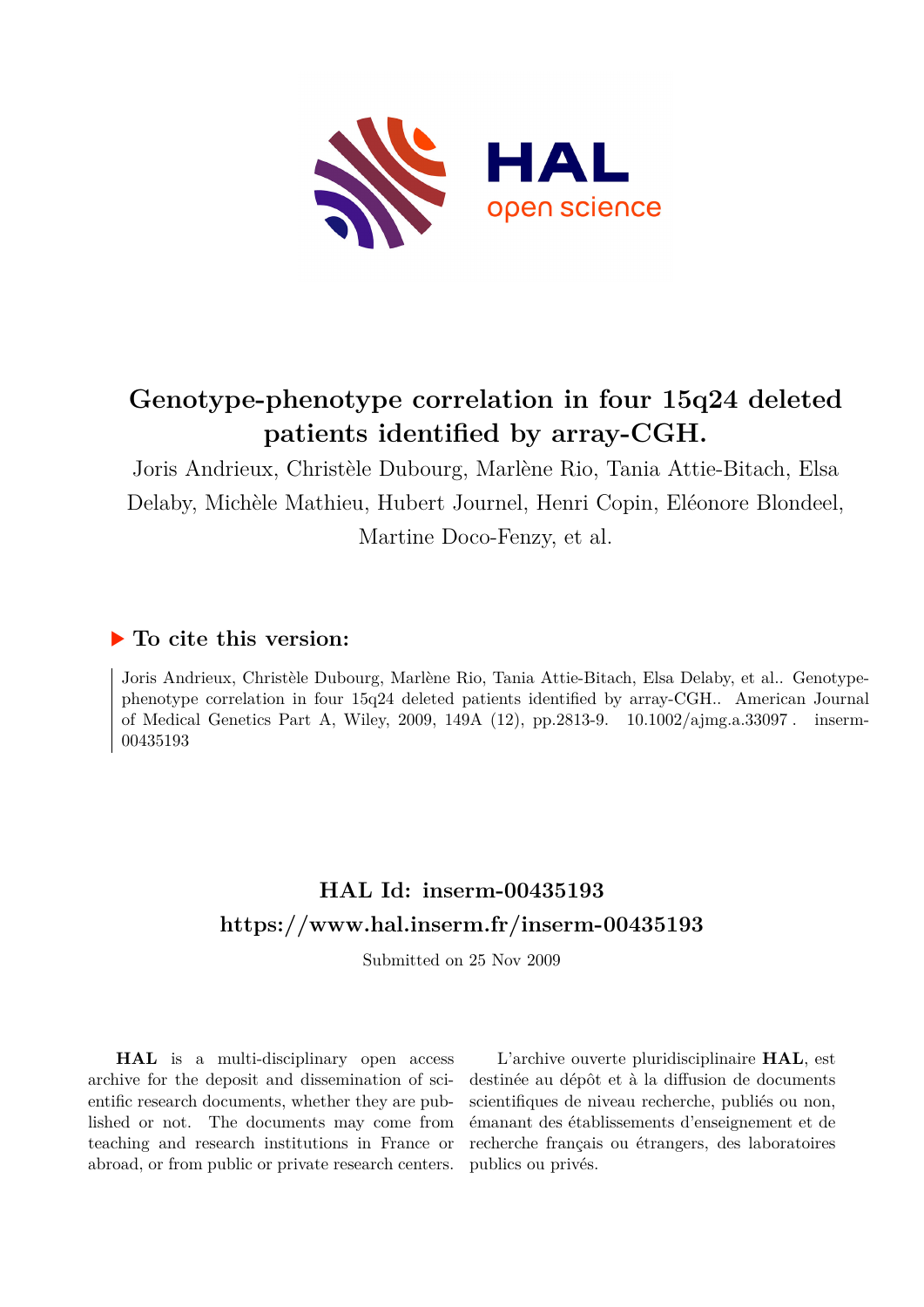# *Genotype-phenotype correlation in four 15q24 deleted patients identified by array-CGH*

**Joris Andrieux** 1 \* **, Christ**è**le Dubourg** <sup>2</sup> **, Marl**è**ne Rio** <sup>3</sup> **, Tania Attie-Bitach** <sup>3</sup> **, Elsa Delaby** <sup>1</sup> **, Mich**è**le Mathieu** <sup>4</sup> **, Hubert Journel** <sup>5</sup> **, Henri Copin** <sup>6</sup> **, El**é**onore Blondeel** <sup>6</sup> **, Martine Doco-Fenzy** <sup>7</sup> **, Emilie Landais** <sup>7</sup> **, Bruno Delobel** <sup>8</sup> **, Sylvie Odent** <sup>2</sup> **, Sylvie Manouvrier-Hanu** <sup>1</sup> **, Muriel Holder-Espinasse** <sup>9</sup>

*Laboratoire de G n tique M dicale 1* <sup>é</sup> <sup>é</sup> <sup>é</sup> *CHU Lille , H*ô*pital Jeanne de Flandre , 59037 Lille Cedex,FR*

*Laboratoire de G n tique Mol culaire 2* <sup>é</sup> <sup>é</sup> <sup>é</sup> *CHU Rennes , H*ô*pital Pontchaillou , 2 rue Henri Le Guilloux 35033 Rennes cedex 9,FR*

*Laboratoire de g n tique m dicale 3* <sup>é</sup> <sup>é</sup> <sup>é</sup> *AP-HP , H*ô*pital Necker - Enfants Malades , Universit*é *Paris Descartes - Paris V , FR*

*Service de P diatrie-G n tique 4* <sup>é</sup> <sup>é</sup> <sup>é</sup> *CHU AMIENS , H*ô*pital nord , 80000 Amiens,FR*

*G n tique M dicale 5* <sup>é</sup> <sup>é</sup> <sup>é</sup> *Centre Hospitalier Bretagne Atlantique , H*ô*pital Chubert , Vannes,FR*

*Laboratoire de Cytog n tique 6* <sup>é</sup> <sup>é</sup> *CHU AMIENS , Universit*é *de Picardie Jules Verne , Centre de Gyn*é*cologie-Obst*é*trique, Amiens,FR*

*Service de G n tique 7* <sup>é</sup> <sup>é</sup> *CHU REIMS , H*ô*pital Maison-Blanche , Reims,FR*

*Centre de G n tique Chromosomique 8* <sup>é</sup> <sup>é</sup> *GHICL , H*ô*pital Saint Vincent de Paul , Boulevard de Belfort B.P. 387 59020 LILLE CEDEX,FR*

*Service de G n tique clinique 9* <sup>é</sup> <sup>é</sup> *CHU Lille , H*ô*pital Jeanne de Flandre , 2 avenue Oscar Lambret, 59000 Lille,FR*

\* Correspondence should be adressed to: Joris Andrieux <j-andrieux@chru-lille.fr >

#### **Abstract**

**Microdeletion 15q24 is an emerging syndrome recently described, mainly due to increased use of array-CGH. Clinical features associate mild to moderate developmental delay, typical facial characteristics (high forehead and frontal hairline, broad eyebrows, down-slanting palpebral features, long philtrum), hands (particularly proximal implanted thumbs) and genital anomalies (micropenis, hypospadias).**

**We report here four de novo cases having 2.5**–**6.1 Mb deletions involving 15q24: one 15q23q24.2 (patient 1) and three 15q24.1q24.2 deletions (patients 2, 3 and 4). We correlate phenotype to genotype according to molecular boundaries of these deletions. Since bilateral iris coloboma and severe ano-rectal malformation were only present in patient 1, we could link these anomalies to haploinsufficiency of 15q23 genes. Neither hypospadias nor micropenis were present in patient 3 bearing the smallest deletion, therefore we could define 500 kb 15q24.1 region linked to these anomalies.**

**MESH Keywords** Child ; Child, Preschool ; Chromosome Breakage ; Chromosome Deletion ; Chromosomes, Human, Pair 15 ; genetics ; Comparative Genomic Hybridization ; Female ; Genotype ; Humans ; Infant ; Infant, Newborn ; Male ; Phenotype ; Pregnancy

**Author Keywords** 15q24 deletion ; genotype-phenotype correlation ; array-CGH

## **Introduction**

Microdeletion of 15q24 is a recent emerging syndrome mainly identified due to widespread use of array-CGH widespread use. Although there is an important phenotypic variability, patients may share some common findings, and these deletions could potentially represent a clinically identifiable syndrome (Sharp and others 2007 ). Clinical features therefore associate mild to moderate developmental delay, distinctive facial characteristics (high forehead and frontal hairline, broad eyebrows, down-slanting palpebral features, long philtrum), hand anomalies (particularly proximal placement of thumbs), and genital malformations in males (micropenis, hypospadias) ( Cushman and others 2005 ; Sharp and others 2007 ) (Klopocki and others 2008 ).

We report detailed studies of four patients with 15q24 deletions, having common features and compare these findings with 9 previously reported cases in the literature (Cushman and others 2005 ; Klopocki and others 2008 ; Masurel-Paulet and others 2009 ; Sharp and others 2007 ; Van Esch and others 2009 ).

#### **Patients and Methods**

**Patient 1** is the first child of healthy non consanguineous parents, born after a previous early miscarriage. During pregnancy, intra uterine growth retardation (IUGR) was diagnosed at 26 weeks' gestation (WG). Later on, ventricular septal defect was identified on the third trimester ultrasound, together with single umbilical artery. Chromosome analysis and 22q11.2 FISH performed on amniotic fluid were normal. He was born at 35 WG by caesarean section performed for maternal preeclampsia, with a birth weight of 1.900 kg (10–25<sup>th</sup>) centile), a length of 43 cm (10–25<sup>th</sup> centile), and a head circumference of 30 cm (10–25<sup>th</sup> centile). At birth, several malformations were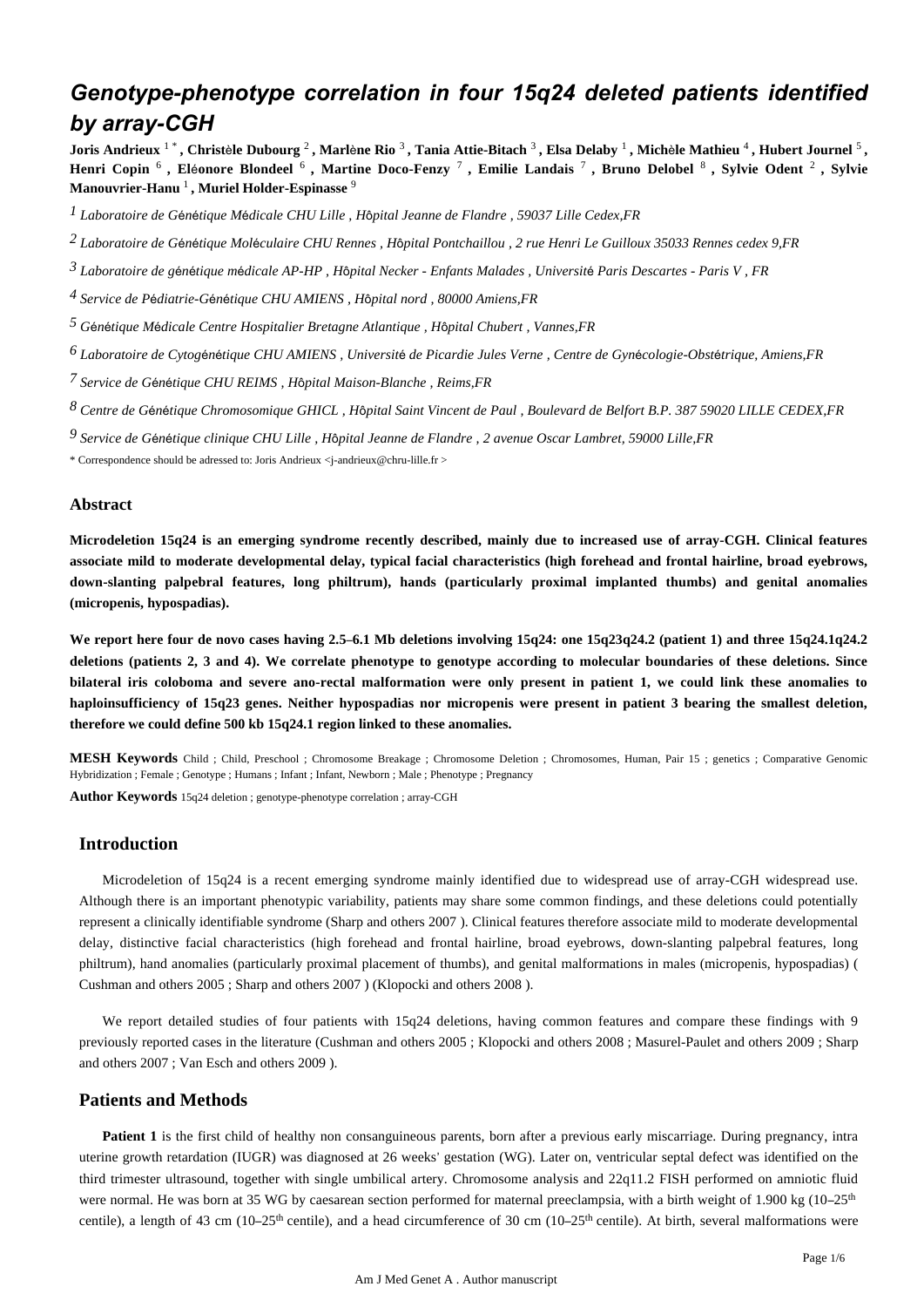identified including an imperforate anus, a bilateral iris coloboma, bilateral single palmar creases, bilateral II–III toe syndactyly, hypoplastic  $5<sup>th</sup>$  toes with absent  $5<sup>th</sup>$  toe nails, and a micropenis with a coronal hypospadias and a left cryptorchidism. The cardiac malformation was confirmed. He was first referred to the genetic clinic at 4 months, having severe hypotonia and post natal growth retardation with a weight of -4SD, a height of -3DS and a HC of -3SD. Striking dysmorphic features were identified comprising of dysplastic asymmetric ears, large and high forehead, hypoplastic nasal bridge, small nose with anteverted nares, up-slanting palpebral fissures, bilateral epicanthus and a high palate (Fig. 1a ). His skin appeared very dry. Later on, he underwent surgery for left inguinal hernia where nystagmus was noted.

Developmental delay occurred secondarily. Head control was acquired at 19 months. At 2 years, he was sitting by himself and his growth parameters were in the normal range with height -1SD, weight -1SD and HC -1SD. Unfortunately, he died at home by the age of 25 months due to unknown cause. Parents declined post-mortem examination. Several investigations were performed that includes, high resolution chromosome banding which was normal, along with renal scan, skeletal x-rays, electromyogram and nerve conduction velocities. Visual evoked potentials and 7-dehydrocholesterol were also normal except brain MRI that revealed cerebral atrophy and enlarged ventricles.

**Patient 2** is the third child of healthy non consanguineous parents. He was born after a normal pregnancy, at 38 WG with normal growth parameters (weight 3.170 kg, height 53 cm and HC 33 cm). Hypospadias was noted at birth in association with hypotonia and short proximal implanted thumbs. Dysmorphic features comprising of high and large forehead with small mouth were observed (Fig. 1b ). Developmental delay occurred later on, and walking independantly was achieved at 29 months. When referred to the genetic clinic at 3 years, growth parameters were normal. However, joint laxity was noted, but thumbs and facial features were still abnormal. High resolution chromosome banding was normal, along with renal and heart ultrasounds. However, skeletal x-rays revealed bilateral short first metacarpals, eye examination identified bilateral papilloedema and thick corpus callosum was noted on brain MRI.

Patient 3 is the second child born to healthy non consanguineous parents. During pregnancy, Fallot tetralogy was suspected and chromosomes including 22q11.2 by FISH analysis were observed to be normal on aminotic fluid. He was born at 39 WG, with normal growth parameters (weight 3.450 kg, height 49.5 cm and HC 35 cm). At birth, the cardiac anomaly was confirmed and he underwent several surgical interventions. Developmental delay was secondarily noted with head control achieved at 9 months, sitting at 15 months and walking at 3 years. Speech was also delayed (first words at 3 years). When referred to the genetic clinic at the age of 3 years, dysmorphic features were noted with asymmetric dysplastic ears, thin upper lip and widely-spaced teeth (Fig. 1c ). His skin was dry. Eye examination revealed strabismus and hypermetropia. A bilateral sensorineural deafness was identified. High resolution chromosome banding was normal. Brain MRI revealed hypoplastic olfactory bulbs. Semi-circular canals were normal. CHD7 molecular analysis was normal that ruled out CHARGE syndrome.

**Patient 4** is the first child of healthy non consanguineous parents. During pregnancy, intra uterine growth retardation was noted. She was born at 37 WG with a weight of 1.850 kg, height of 45.5 cm and HC of 31 cm. At birth, dysmorphic facial features were noted with large and high forehead, flat midface, thin lips, small mouth and posteriorly rotated ears. Developmental delay was noted, with sitting at 11 months, walking at 2½ years and first words at 3 years. When reviewed in the genetic clinic at the age of 7 years, growth parameters were normal. Dysmorphic features were still present (Fig. 1d ) with adducted thumbs and genu valgum. Eye examination revealed hypermetropia. High resolution chromosome banding was normal together with metabolic investigations, brain MRI and molecular analyses that ruled out Prader-Willi syndrome and Steinert disease.

### **Array-CGH analysis**

Genomic DNA was extracted from the four patients' peripheral blood lymphocytes using the QIAamp DNA Blood Midi kit (Qiagen, Valencia, CA) according to the manufacturer's instructions. DNA concentration was determined with NanoDrop ND-1000 spectrophotometer and software (NanoDrop Technologies, Berlin, Germany). Detection of gene copy number was performed by array-Comparative Genomic Hybridization (array-CGH) experiments following standard and manufacturer's recommendations using 44.000 oligo probes approximately spaced at 40–100 kb intervals across the genome (Human Genome CGH microarray 44B kit, Agilent™ ). Male or female genomic DNA (Promega™ ) was used as reference in sex-match hybridizations which were analyzed with the CGH-analytics software v3.4 by applying Z-score segmentation algorithm with a window size of 10 points to identify chromosome aberrations. Analysis was performed with filter settings: 3-point filter and 0.2 of variation.

BACs and PACs DNAs were extracted by Macherey-Nagel kit (Nucleobond, 74579, Hoerdt, France) and labelled with Cy3-dUTP (Amersham Bioscience, PA53022, GEhealthcare, Europe Gmbh, Munich, Germany) by nick-translation (Nick Translation System, 18160-010, Invitrogen, San Diego, CA, USA). The Cy3-labelled DNA probe was precipitated and hybridized using standard procedures. Twenty metaphases were analyzed under fluorescence DMRB microscope (Leica) equipped with Metasystem Isis software (Altlussheim, Germany). The following academic BAC clone probes were used: on chromosome 15: RP11-375D9 (67.2 Mb), RP11-64K10 (68.7 Mb), RP11-141J4 (72.8 Mb), RP11-78M2 (74.5 Mb) (Sanger institute, UK).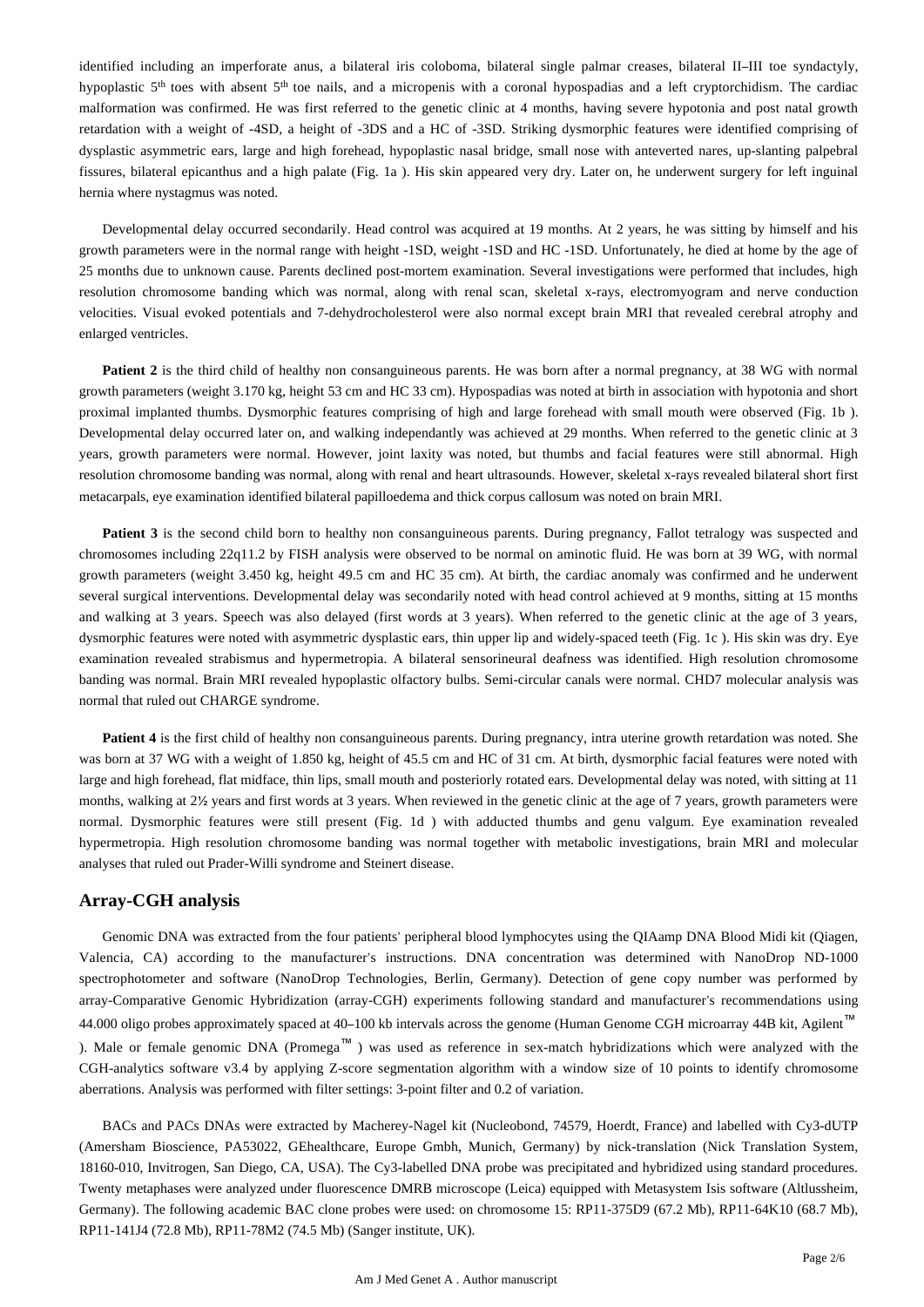# **Results**

Array-CGH 44K Agilent™ showed 2.5–6.1 Mb deletions involving 15q24 (Fig. 2 ): one 15q23q24.2 (patient 1) and three 15q24.1q24.2 deletions (Table I ).

FISH studies confirmed the 15q23q24.2 aberration elicited by array-CGH, since the RP11-64K10 and RP11-141J4 clones were deleted. The deletion was absent on parental DNA and appeared to be de novo in patient 1: 46, XY, ish del(15)(q23q24.2)(RP11-375D9+, RP11-64K10-, RP11-141J4-, RP11-78M2+)[25]dn . For the deleted 15q24.1q24.2 in patients 2, 3 and 4: RP11-141J4 clone was deleted and absence of deletion in the parents confirmed de novo origin.

## **Discussion**

There are several reports of 15q deletions involving q24. However, to the best of our knowledge, only 7 published cases have been identified by array-CGH (Klopocki and others 2008 ; Masurel-Paulet and others 2009 ; Sharp and others 2007 ; Van Esch and others 2009 ). Taking together with our results we could define a 1.1 Mb region on 15q24.1q24.2 in which 23 genes are located. Among them, several are interesting in delineating the 15q24 deletion phenotype (table 2 ).

Patient 1 is bearing the largest deletion and showed the most severe phenotype. Additional clinical characteristics may thus be correlated to the 3Mb additional 15q23 deletion between 67.8 and 70.8 Mb.

Some of the common facial characteristics previously described in 15q24 deletion syndrome were observed in our patients, mainly high forehead (3/4) and dysplastic ears (3/4) (Cushman and others 2005 ; Klopocki and others 2008 ; Masurel-Paulet and others 2009 ; Van Esch and others 2009 ). Musculo-skeletal anomalies such as limb anomalies, joint laxity and scoliosis have also been frequently observed in 15q24 deleted patients. Malformations of the extremities were present in 3/4 patients with proximal implanted thumbs in patients 2 and 4 and bilateral single palmar creases and II–III toe syndactyly in patient 1.

Genital abnormalities in males are frequent in 15q24 deletion (Klopocki and others 2008 ). Hypospadias was present in two of the male patients (1 and 2) and absent in patient 3 bearing the smallest deletion. Thus we hypothesized that genital anomalies may be linked to the 15q24.2 genes deleted in patients 1 and 2 but not in patient 3, i.e. between chr15:73,316,640 and chr15:73,807,021 bp. Ten genes are located within these 490 kb and among them SIN3A and ODF3L1 are significantly expressed in human testis and may potentially be involved. CYP11A1 is strongly expressed in adrenal gland and haploinsufficiency of this gene may also contribute to the genital abnormalities seen in 15q24 deleted patients (Klopocki and others 2008 ). Although CCDC33 is not deleted in patient 3, its strong expression in testis could be linked with genital anomalies in patients 1 and 2. Absence of genital anomalies in patient 3 may therefore be explained by incomplete penetrance, variable expressivity or other genes involvement.

Since eye abnormalities have been previously reported in the literature and also identified in our patients, we focused our attention on STRA6 which is involved in syndromic autosomal recessive microphthalmia type 9 (MCOPS9). Bilateral iris coloboma was present in patient 1. Ophthalmologic examination of two patients with 15q22q25 and 15q21q24 deletions who died at the age of 2 years with respiratory problems showed hypopigmentation and coloboma of the iris in one of them (Formiga and others 1988 ). Among the 15q23 genes deleted in patient 1, UACA is expressed in the eye anterior segment (Ohkura and others 2004 ) as well as PARP6 (Hassa and Hottiger 2008 ).

Patients 1, 2 and 3 showed different brain anomalies on MRI including hypoplastic olfactory bulbs in patient 3. CPLX3 is strongly expressed in the brain and SEMA7A also. Semaphorins are involved in axon guidance during neuronal development and particularly in olfactory bulbs, hippocampus, pontine nucleus and thalamocortical axon (Maruyama and others 2008 ; Miyazaki and others 1999 ).

HCN4 is strongly expressed in the heart and loss of function of HCN4 can be associated with sinus nodal dysfunction such as QT prolongation and polymorphic ventricular tachycardia which may lead to sudden unexpected death (Ueda and others 2004 ). Therefore, cardiac follow-up may be useful in 15q24 deleted patients. ECG had been performed in all 4 patients and was normal.

Array-CGH allowed in these 4 cases presenting with 15q24 microdeletion to compare their clinical features with previously reported cases, although it is still difficult to delineate specific diagnostic criteria for this rare microdeletion syndrome. We also suggest several candidate genes involvement in the neurological, genital and ophthalmological aspects of the phenotype.

### **Ackowledgements:**

The authors gratefully thank the parents for their cooperation.

#### **Footnotes:**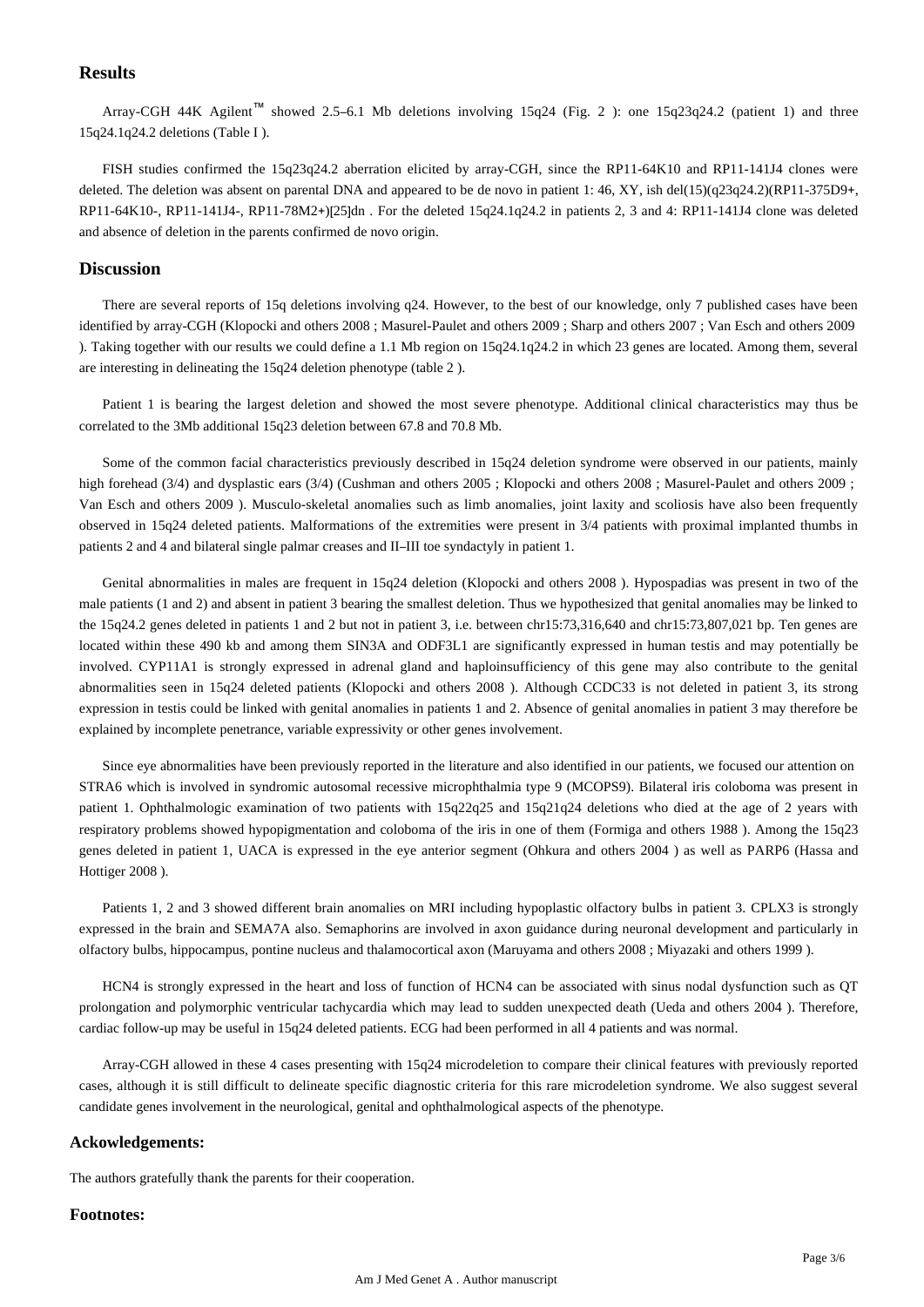#### **Electronic database**

UCSC Genome Browser on Human March 2006 Assembly - hg18: http://genome.ucsc.edu/cgi-bin/hgGateway?org=human .

EMBL-EBI microarray database: http://www.ebi.ac.uk/microarray-as/atlas/

#### **References:**

- Cushman LJ , Torres-Martinez W , Cherry AM , Manning MA , Abdul-Rahman O , Anderson CE , Punnett HH , Thurston VC , Sweeney D , Vance GH . 2005 ; A report of three patients with an interstitial deletion of chromosome 15q24 . Am J Med Genet Part A . 137A : 65 - 71
- Formiga LD , Poenaru L , Couronne F , Flori E , Eibel JL , Deminatti MM , Savary JB , Lai JL , Gilgenkrantz S , Pierson M . 1988 ; Interstitial deletion of chromosome 15: two cases  $\,$  Hum Genet  $\,$  80  $\cdot$  401 - 404
- Hassa PO , Hottiger MO . 2008 ; The diverse biological roles of mammalian PARPS, a small but powerful family of poly-ADP-ribose polymerases . Front Biosci . 13 : 3046 3082
- Klopocki E , Graul-Neumann LM , Grieben U , Tonnies H , Ropers HH , Horn D , Mundlos S , Ullmann R . 2008 ; A further case of the recurrent 15q24 microdeletion syndrome, detected by array CGH . Eur J Pediatr . 167 : 903 - 908
- Maruyama T , Matsuura M , Suzuki K , Yamamoto N . 2008 ; Cooperative activity of multiple upper layer proteins for thalamocortical axon growth . Dev Neurobiol . 68 : 317 - 331
- Masurel-Paulet A , Callier P , Thauvin-Robinet C , Chouchane M , Mejean N , Marle N , Mosca AL , Salem DB , Giroud M , Guibaud L . 2009 ; Multiple cysts of the corpus callosum and psychomotor delay in a patient with a 3.1 Mb 15q24.1q24.2 interstitial deletion identified by array-CGH . Am J Med Genet Part A . 149A : 1504 - 1510
- Miyazaki N , Furuyama T , Sakai T , Fujioka S , Mori T , Ohoka Y , Takeda N , Kubo T , Inagaki S . 1999 ; Developmental localization of semaphorin H messenger RNA acting as a collapsing factor on sensory axons in the mouse brain . Neuroscience . 93 : 401 - 408
- Ohkura T , Taniguchi S , Yamada K , Nishio N , Okamura T , Yoshida A , Kamijou K , Fukata S , Kuma K , Inoue Y . 2004 ; Detection of the novel autoantibody (anti-UACA antibody) in patients with Graves' disease . Biochem Biophys Res Commun . 321 : 432 - 440
- Sharp AJ , Selzer RR , Veltman JA , Gimelli S , Gimelli G , Striano P , Coppola A , Regan R , Price SM , Knoers NV . 2007 ; Characterization of a recurrent 15q24 microdeletion syndrome . Hum Mol Genet . 16 : 567 - 572
- Ueda K , Nakamura K , Hayashi T , Inagaki N , Takahashi M , Arimura T , Morita H , Higashiuesato Y , Hirano Y , Yasunami M . 2004 ; Functional characterization of a trafficking-defective HCN4 mutation, D553N, associated with cardiac arrhythmia . J Biol Chem . 279 : 27194 - 27198
- Van Esch H , Backx L , Pijkels E , Fryns JP . 2009 ; Congenital diaphragmatic hernia is part of the new 15q24 microdeletion syndrome . Eur J Med Genet . 52 : 153 156

#### **Figure 1**

Facial characteristics of the 4 patients. A: Patient 1. B: Patient 2. C: Patient 3. D: Patient 4. Note high and large forehead on patients 1, 2 and 4.



#### **Figure 2**

Schematic representation of 15q24 rearrangements published cases characterized by array-CGH with their respective breakpoints and recurrent breakpoints BP1, BP2 and BP3 (Sharp and others 2007 ). Our four cases are also represented and segmental duplications featured. Recurrent breakpoint 4 (BP4) is also represented (Masurel-Paulet and others 2009 ). Three of our patients' deletions have BP4 as proximal breakpoint.

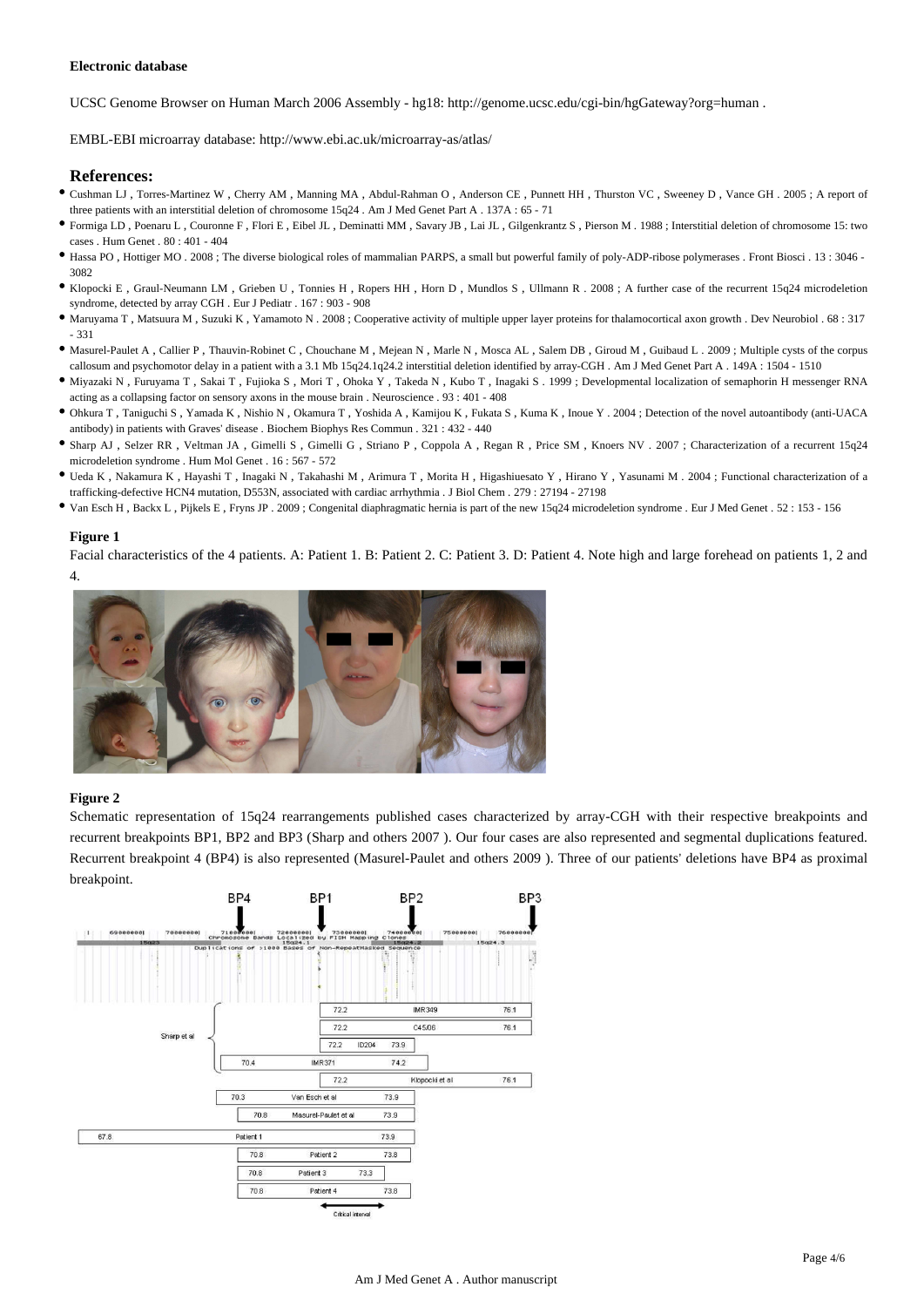# **Table 1**

Phenotypic comparison between cases from (Cushman and others 2005, Klopocki and others 2008, Masurel-Paulet and others 2009, Sharp and others 2007, Van Esch and others 2009 and our 4 patients. HC: head circumference. ENT: Ear-Nose-Throat.

|                                   |                                                                                                                                                                                                     |                                                      |                                                                                               |                                                                     | Cushman and others $2005$ <sub>)</sub> 3 cases                                                                                                                                                                                                                                     |
|-----------------------------------|-----------------------------------------------------------------------------------------------------------------------------------------------------------------------------------------------------|------------------------------------------------------|-----------------------------------------------------------------------------------------------|---------------------------------------------------------------------|------------------------------------------------------------------------------------------------------------------------------------------------------------------------------------------------------------------------------------------------------------------------------------|
|                                   |                                                                                                                                                                                                     |                                                      |                                                                                               |                                                                     | Sharp and others $2007$ ) 4 cases                                                                                                                                                                                                                                                  |
|                                   |                                                                                                                                                                                                     |                                                      |                                                                                               |                                                                     | Klopocki and others $2008$ <sub>)</sub> 1 case                                                                                                                                                                                                                                     |
|                                   |                                                                                                                                                                                                     |                                                      | Patient 3                                                                                     | <b>Patient 4</b>                                                    | Van Esch and others $2009$ <sub>)</sub> 1 case                                                                                                                                                                                                                                     |
|                                   | <b>Patient 1</b><br>15q23q24.2 deletion                                                                                                                                                             | Patient 2<br>15q24.1q24.2 deletion deletion          | 15q24.1q24.2                                                                                  | 15q24.1q24.2<br>deletion                                            | Masurel-Paulet and others $2009$ <sub>)</sub> 1 case                                                                                                                                                                                                                               |
| Array-CGH hg18                    | 67,807,119-73,907,050                                                                                                                                                                               | 70,764,625-<br>73,807,021                            | 70,764,684-<br>73,316,640                                                                     | 70,764,625-<br>73,806,962                                           | available from (Klopocki and others 2008), (Sharp and others 2007), (Van Esch and others<br>$2009$ <sub>)</sub> and (Masurel-Paulet and others 2009)                                                                                                                               |
| Birth parameters                  | 33WG<br>weight: 1900g<br>height: 43 cm<br>HC: 30 cm                                                                                                                                                 | 38 WG<br>weight: 3170g<br>height: 53 cm<br>HC: 33 cm | 39 WG<br>weight: 3450g<br>height: 49,5 cm<br>HC: 35 cm                                        | 37 WG<br>weight: 1850g<br>height: 45,5cm<br>HC: 31cm                |                                                                                                                                                                                                                                                                                    |
| Sex, age at diagnosis M, 2 years  |                                                                                                                                                                                                     | M, 3 years                                           | M, 7 years                                                                                    | F, 5 years                                                          | 9M, 1F<br>13 months to 33 years                                                                                                                                                                                                                                                    |
|                                   | Facial characteristics large and high forehead<br>hypoplastic nasal bridge<br>small nose with anteverted nares small mouth<br>up-slanting palpebral fissures<br>bilateral epicanthus<br>high palate | large<br>and<br>forehead                             | high thin upper<br>lip widely-spaced forehead<br>teeth                                        | thin lips<br>flat midface<br>down-slanting<br>palpebral<br>fissures | large and high high forehead (7/7)<br>broad medial eyebrows (6/7)<br>hypertelorism $(6/7)$<br>epicanthal folds $(4/8)$<br>down-slanting palpebral fissures $(6/7)$<br>long and smooth philtrum (7/7)<br>full lower lip $(5/6)$<br>broad nasal base $(3/5)$<br>micrognathia $(3/8)$ |
| Eye abnormalities                 | bilateral iris coloboma<br>nystagmus                                                                                                                                                                | papilloedema                                         | strabismus<br>phypermetropia                                                                  | hypermetropia                                                       | strabismus $(5/7)$<br>nystagmus $(1/5)$                                                                                                                                                                                                                                            |
| Ear abnormalities                 | dysplastic asymmetric ears                                                                                                                                                                          | no                                                   | dysplastic<br>asymmetric ears                                                                 | posteriorly<br>rotated ears                                         | 5/8                                                                                                                                                                                                                                                                                |
| Limb abnormalities                | bilateral single palmar creases<br>bilateral II-III toe syndactyly<br>hypoplastic 5 <sup>th</sup> toes                                                                                              | short and proximal no<br>placed thumbs               |                                                                                               | adducted<br>thumbs<br>genu valgum                                   | thumbs anomalies $(4/8)$<br>other fingers anomalies (6/8)                                                                                                                                                                                                                          |
| Musculo-skeletal<br>abnormalities | no                                                                                                                                                                                                  | joint laxity                                         | no                                                                                            | no                                                                  | joint laxity $(4/8)$<br>scoliosis $(2/7)$                                                                                                                                                                                                                                          |
| Genital<br>abnormalities          | micropenis/coronal hypospadias hypospadias<br>left ectopic testis                                                                                                                                   |                                                      | no                                                                                            | no                                                                  | hypospadias, micropenis and/or small scrotum (8/9)                                                                                                                                                                                                                                 |
|                                   | Developmental delay head control at 19 months<br>sitting at 2 years                                                                                                                                 | walking at 29 months                                 | sitting<br>at<br>months<br>walking at 3 years walking at 2<br>first words at 3 years<br>years | months<br>first words at 3<br>years                                 | 15 sitting at 11 mild to moderate mental retardation $(10/10)$                                                                                                                                                                                                                     |
| Microcephaly                      | no                                                                                                                                                                                                  | no                                                   | no                                                                                            | no                                                                  | 3/10                                                                                                                                                                                                                                                                               |
| Neurological                      | cerebral atrophy                                                                                                                                                                                    | thick corpus callosum hypoplastic                    |                                                                                               | no                                                                  | wide basal cisterna $(1/5)$                                                                                                                                                                                                                                                        |